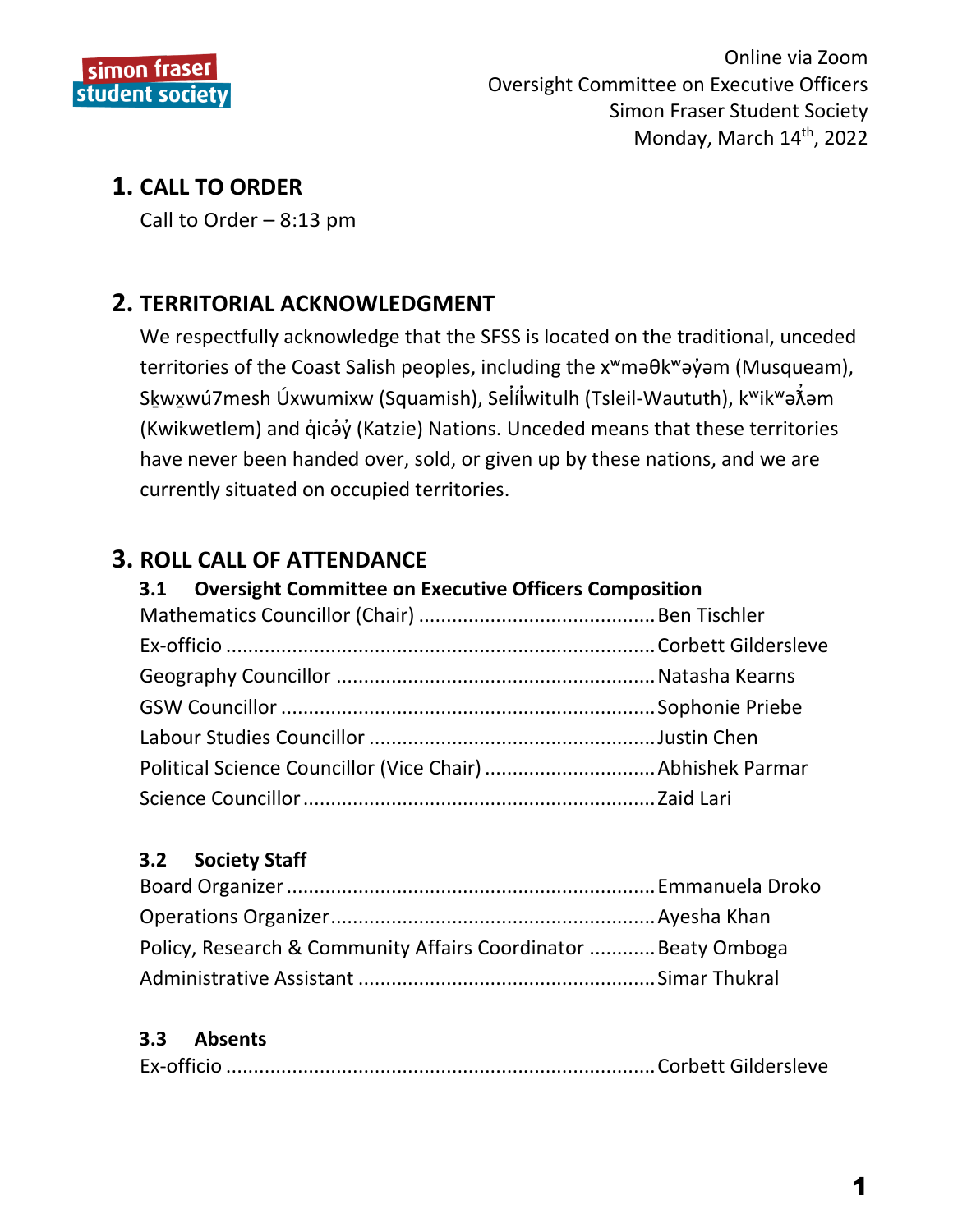

## **4. CONSENT AGENDA**

## **4.1 CONSENT AGENDA**

Be it resolved to adopt the consent agenda by unanimous consent.

### **CARRIED UNANIMOUSLY**

## **4.1.1. MATTERS ARISING FROM THE MINUTES- Oversight Committee on Executive Officers Minutes- OCEO 2022-03-14:01**

Be it resolved to receive and file the following minutes:

OCEO 2022-02-25

## **5. ADOPTION OF THE AGENDA**

**5.1 OCEO 2022-03-14:02**

### **Abhishek / Natasha**

Be it resolved to adopt the agenda as presented.

## **CARRIED UNANIMOUSLY**

## **6. DISCUSSION ITEMS**

#### **6.1 Executive Work Reports**

**SUBMITTED BY:** Ben Tischler "Mathematics Councillor"

- Reports sent to Oversight Committee
- Report of the VPUAA put on it duties from Senate Committee specifically the Senate Committee on Agenda and Rules (SCAR) on the December 1st to December 15<sup>th</sup> report and the Senate Committee on the Undergraduate Studies (SCUS) on the January  $1^{st}$  and January  $15^{th}$ report.
- On the report of the Vice President Events and Student Affairs from the December  $16<sup>th</sup>$  to  $31<sup>st</sup>$  of December, there is a meeting listed as Gabe disclosure meeting that discusses some confidential issues that are not